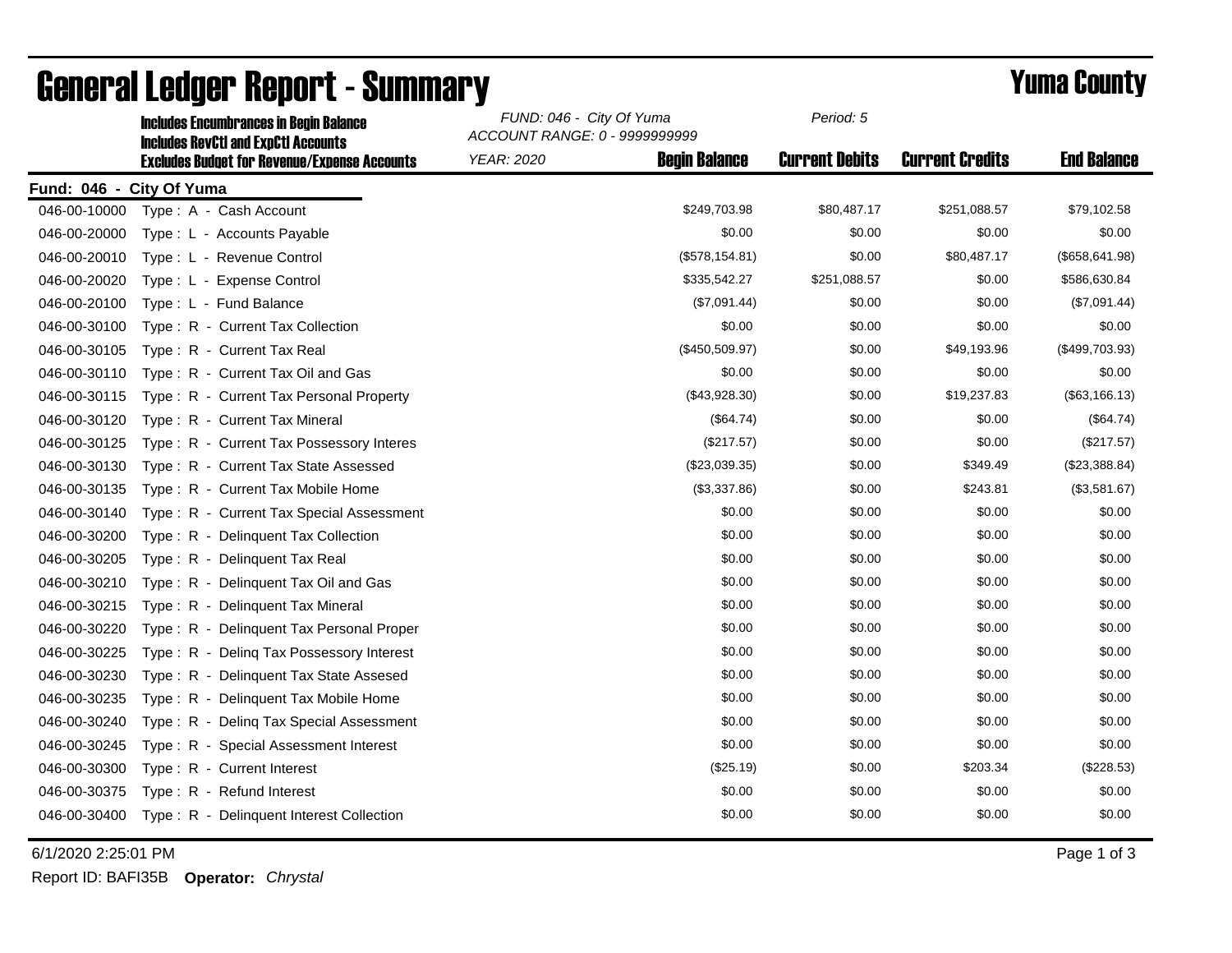| <b>Includes Encumbrances in Begin Balance</b><br><b>Includes RevCtI and ExpCtI Accounts</b> |                                            | FUND: 046 - City Of Yuma<br>ACCOUNT RANGE: 0 - 9999999999 |                       |                                  |                    |
|---------------------------------------------------------------------------------------------|--------------------------------------------|-----------------------------------------------------------|-----------------------|----------------------------------|--------------------|
| <b>Excludes Budget for Revenue/Expense Accounts</b>                                         | YEAR: 2020                                 | <b>Begin Balance</b>                                      | <b>Current Debits</b> | <b>Current Credits</b>           | <b>End Balance</b> |
| Fund: 046 - City Of Yuma                                                                    |                                            |                                                           |                       |                                  |                    |
| Type: R - Miscellaneous Collections<br>046-00-30500                                         |                                            | \$0.00                                                    | \$0.00                | \$0.00                           | \$0.00             |
| 046-00-32100<br>$Type: R - Transfers In$                                                    |                                            | (\$22,786.29)                                             | \$0.00                | \$3,075.60                       | (\$25,861.89)      |
| 046-00-33000<br>$Type: R - Auto Tax B Collection$                                           |                                            | (\$21,726.61)                                             | \$0.00                | \$4,741.47                       | (\$26,468.08)      |
| 046-00-33100<br>Type: $R -$ Auto Tax A & F Collection                                       |                                            | (\$6,917.95)                                              | \$0.00                | \$2,159.86                       | (\$9,077.81)       |
| 046-00-33400<br>Type: R - M.V. Additional                                                   |                                            | (\$5,600.98)                                              | \$0.00                | \$1,281.81                       | (\$6,882.79)       |
| 046-00-33409<br>Type: R - Weed and Clean Up Control                                         |                                            | \$0.00                                                    | \$0.00                | \$0.00                           | \$0.00             |
| 046-00-49100<br>Type: X - Treasurer Fees                                                    |                                            | \$10,422.49                                               | \$1,384.59            | \$0.00                           | \$11,807.08        |
| 046-00-49401<br>Type: X - Transfer Out                                                      |                                            | \$0.00                                                    | \$0.00                | \$0.00                           | \$0.00             |
| Type: X - Checks Written / ACH Transfer<br>046-00-49500                                     |                                            | \$325,119.78                                              | \$249,703.98          | \$0.00                           | \$574,823.76       |
|                                                                                             | Fund: 046 - City Of Yuma                   | (\$242,612.54)<br>Totals :                                | \$582,664.31          | \$412,062.91                     | (\$72,011.14)      |
|                                                                                             | <b>Total Fund Revenues:</b><br>\$80,487.17 | <b>Total Fund Expenses:</b>                               | \$251,088.57          | <b>Net Revenue Over Expense:</b> | (\$170,601.40)     |

## General Ledger Report - Summary **Elimination County Report - Summary**